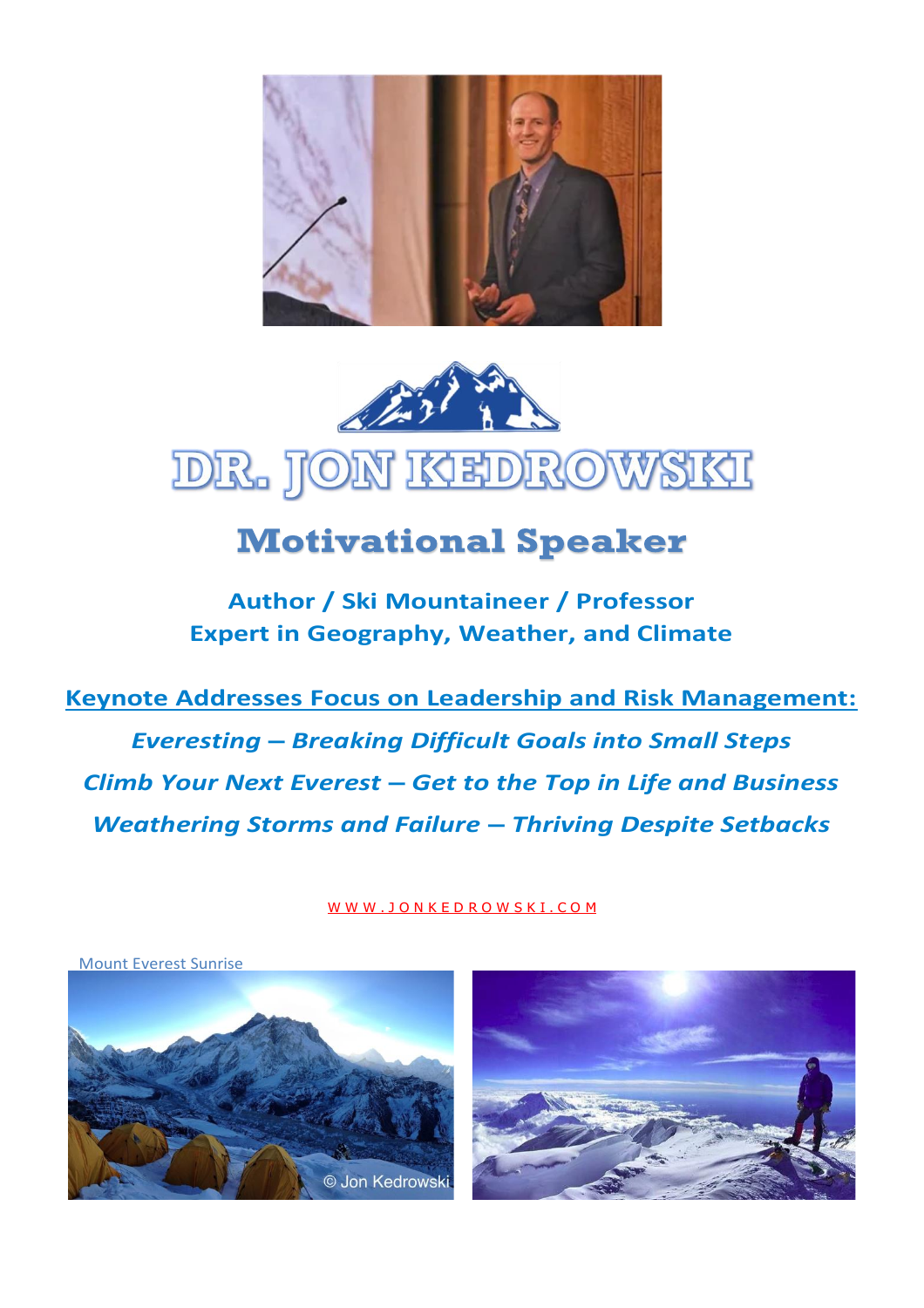



## **With unparalleled outdoor experiences, a passion for storytelling, and the determination to inspire, Dr. Jon wants to help ignite YOUR ORGANIZATION, YOUR CLIENTS, and YOU!**

As a life-long wilderness enthusiast, Dr. Jon is one of the **world's leading** high altitude mountaineer experts. His passion for hiking, climbing, and skiing was instilled in him as he grew up in Vail, Colorado, and continued as he earned a Ph.D. in Environmental Geography in 2010. The following year he was the first to summit and spend the night on the top of all 55 of Colorado's 14,000'+ peaks in only 95 days. Dr. Jon has continually researched these peaks by summiting, studying, and skiing all since achieving his record.

Dr. Jon has studied, survived, and safely guided teams on high altitude peaks around the world, **l**earning valuable lessons and how to elevate his mindset.

### **These are the lessons he wishes to share with and inspire others through speaking engagements.**

By examining some exhilarating mountain climbs that Jon and his teammates endured all over the world, Jon facilitates a **unique, interactive leadership presentation** on:

- **Promoting engaged teamwork and leadership in high pressure environments**
- **Adapting to change through risk management**
- **Reaching your goals with limited resources**
- **Importance of environmental advocacy**
- **How to be comfortable outside your comfort zone**
- **Inspiring all ages to get active in the outdoors**!

### **Authentic and motivational**

*"Dr. Jon's authenticity is real, and his message will motivate...he was strong in front of the group, but the real treat was his commitment to some one on one interaction...our people really appreciated that time."*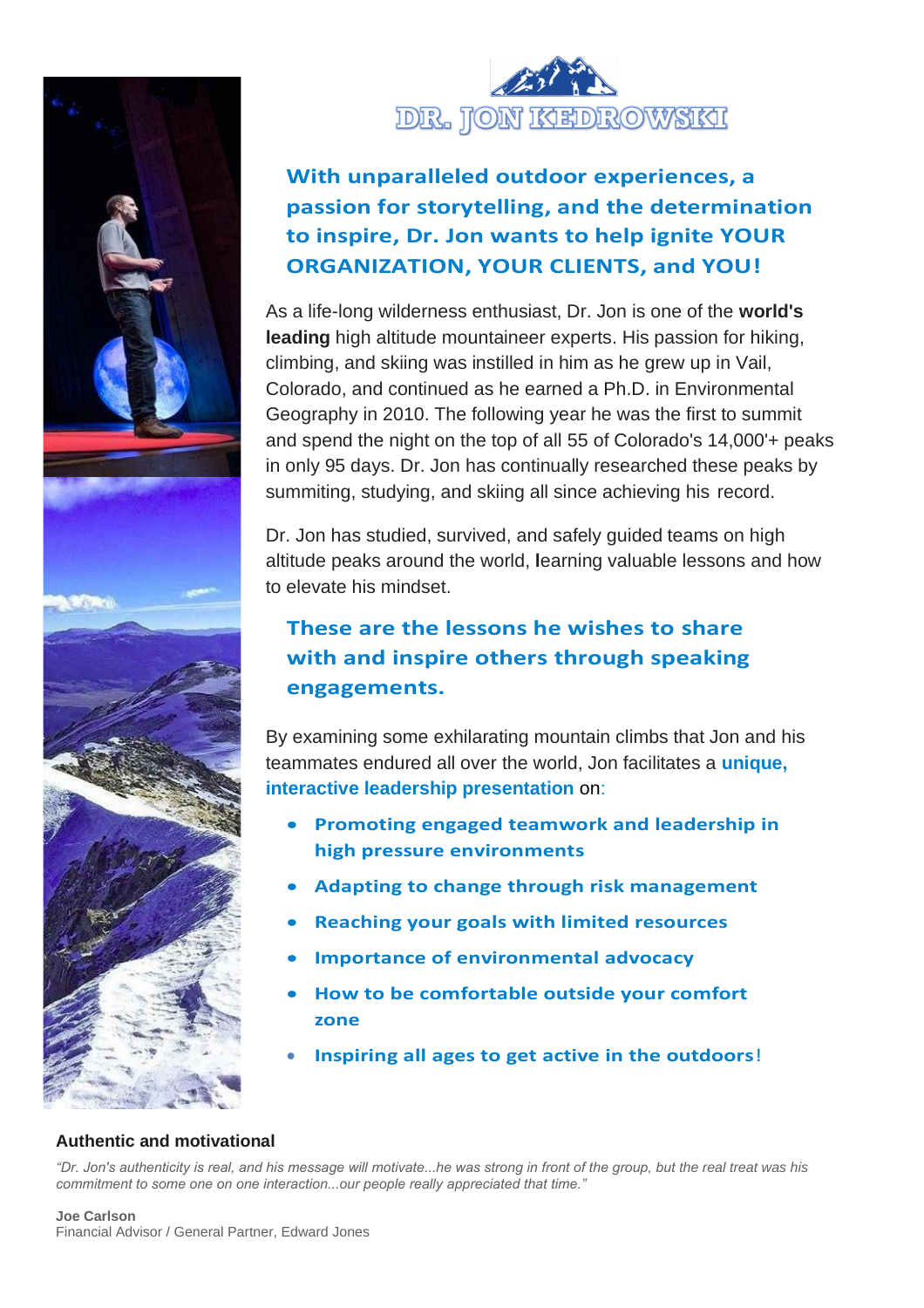# **Speaking and Media Experience**

With the experience, knowledge, and the photos to prove it (all in this packet are his own), Dr. Jon is the perfect enthusiastic inspiration that you need for industry summits, motivational keynotes for internal workshops, school assemblies, or even club meetings.

## **Not only has he been on TV,**

Smithsonian "Mountain of Death: Earthquake and Avalanche on Everest" (2015) [Dateline NBC "Into the Death Zone" \(2012\)](http://www.jonkedrowski.com/media) – 6 part series

[Including appearances on The Discovery Channel and a regular contributor on](http://www.nbcnews.com/video/dateline/52943468)  [CBS, ABC, Fox, and CNN](http://www.nbcnews.com/video/dateline/52943468)

## **[He has been featured on TedXVail](https://youtu.be/_DJ_RoFwTas) [2017](https://youtu.be/_DJ_RoFwTas)** [click here to watch ->](https://youtu.be/_DJ_RoFwTas)





click link below to watch **Here's Dr. Jon's highlight reel <https://youtu.be/tGV7WmKITJI>**

# **Loved by dozens of past clients including:**

Prosperion Financial Advisors – Denver, CO Minnesota Timberwolves / Lynx Ombud – Scale at Ombud, Denver, CO Recreational Equipment, Inc (REI) Hewlett Packard, CA **Edward Jones** Boys and Girls Club of Denver, CO Charles Schwab Raymond James **Cherry Creek Insurance Group, CO** Silver Oak Cellars, Napa, CA Aspen Center for Environmental Studies ACES Vail Symposium, CO Alzheimer's Association of MN Fort Lewis College **Valparaiso University** 

**And many more!**

MMGY Global - Summit at Vail, [CO](https://www.mmgysummitvail.com/speakers) Global Travel Association – San Antonio, TX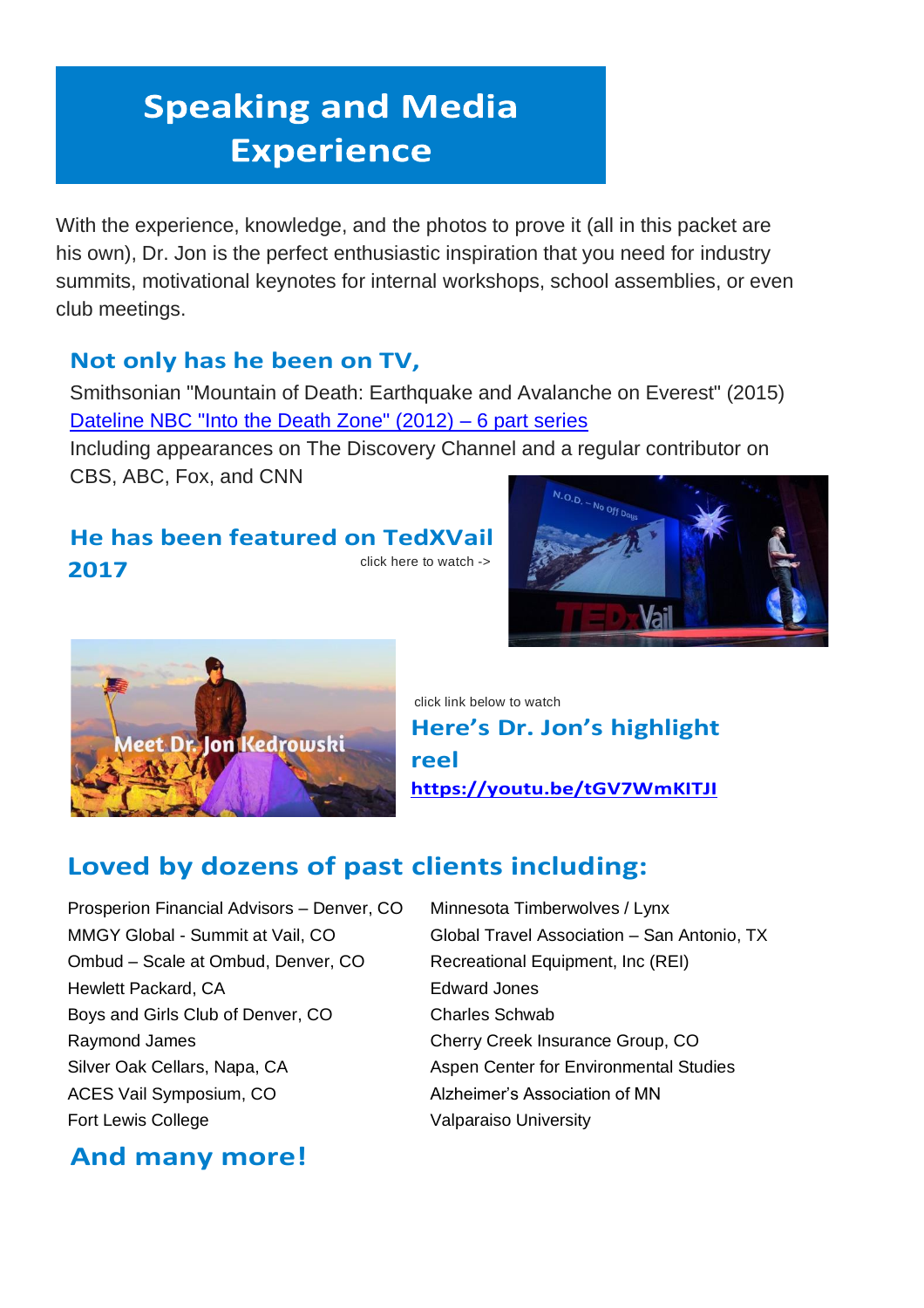# **Keynote 1 - Everesting**

### **ELEVATE YOUR MINDSET AND YOUR LIFE!**

Struggling and succeeding on BIG expeditions requires focused goal setting, self-discipline, and commitment. Dr. Jon has reached hundreds of incredible summits, including the highest in the world, and many others throughout the globe.

### **Small and big mountains, we've all tried to climb them. Where do you start?**

In this inspirational keynote, Dr. Jon distills his mountain-tested techniques for reaching the BIG goals you have in life and in business. His adventure stories, vivid photographs, and exhilarating videos bring to life his practical methods for how to:

- Achieve your dreams, no matter how high
- Break seemingly insurmountable goals into small, SMART goals
- Implement successful execution strategies

Through hard-won wisdom, perseverance, and success gained on adventures from Colorado to Alaska, to South America, Pakistan, or Nepal, you'll discover just how you can *elevate your mindset and your life* by reaching your BIG goals. Dr. Jon's next big goal is to climb Mt. Everest without the use of supplemental oxygen in 2020.





# **Keynote 2 Climb Your Next Everest**

### **GET TO THE TOP IN BUSINESS AND IN LIFE!**

On May 26, 2012, Dr. Jon summitted Mt. Everest after having to turn around only 800 feet from the summit because of a terrible storm 6 days prior. The storm was the 2<sup>nd</sup> deadliest in Everest history (at the time), claiming seven lives in one night. In 2015, Jon was once again back in Nepal at the Everest Base Camp when a 7.9 magnitude earthquake struck triggering a deadly avalanche, killing 20 and injuring nearly 10,000 people in Nepal.

### **Dr. Jon stayed to help with recovery efforts and turned a failure into a success by helping others and embracing a change in plans.**

In this keynote, Dr. Jon will take your audience on an entertaining and awe-inspiring journey through the adversity he has faced on Mt. Everest, continually facing failure from outside forces and the qualities we all need to climb the Everest's in our lives.

- Focus on what you can control and avoid wasting energy on what you cannot control
- Leadership and teamwork in stressful situations
- Managing risks in high pressure environments

**"In order to be successful in life, you have to accept and embrace being uncomfortable on some level in order to push forward and achieve." – Dr. J**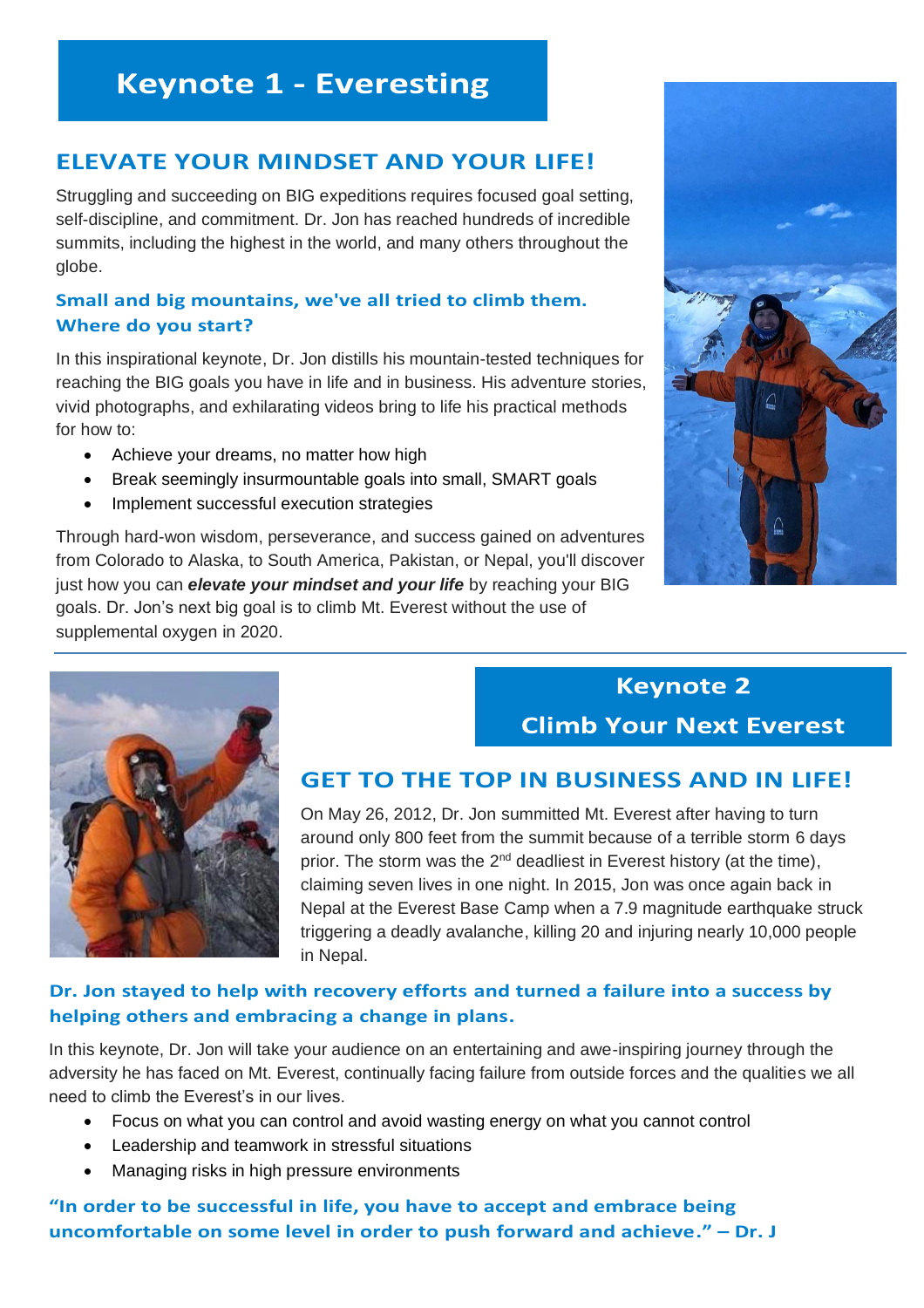# **Keynote 3 - Weathering Storms** and Facing Failure

### **Success is Measured by Trying Again When the Storms Clear**

In life, business, and mountaineering, there are storms. Mountain storms bring sudden wind, freezing conditions, and white-out blizzards. Life's storms can be struggling with economic issues or facing a personal crisis. After decades of



climbing and skiing off of high peaks around the world, as well as running his own business, Dr. Jon knows what it takes to endure life's storms. In this motivational talk, he shares his stories and insights on how to:

- Adjust your plans, attitudes, and actions
- Engage problems with drive, direction, and discipline while managing risk
- Overcome fear and endure stormy times
- Realize that failure is part of the journey to success if you stay strong and don't give up
- Thrive and maintain momentum in spite of unexpected setbacks

Dr. Jon's best-selling book, "Sleeping on the Summits: Colorado Fourteener High Bivys" will be featured in this presentation because during this project he failed over 15 times on various peaks and had to weather storms (including a lightning strike, and a bear attack) along the way but still persevered.



Dr. Jon will include the harrowing story of experiencing the 2015 earthquake and avalanche in Nepal, featured in a Smithsonian Documentary. He was in base camp and not only witnessed the avalanche, but was there helping the injured when 20 people were killed.

# **Pricing / Scheduling**

**To inquire about pricing and to schedule Dr. Jon for your next event, please contact his business manager:**

# **Aaron Jenniges 360-601-6270 | [jennigesAaronJ@gmail.com](mailto:jennigesAaronJ@gmail.com)**

#### **Inspirational, strongly recommended**

*"Jon was an incredible speaker and brought our group a brand new perspective on what it means to go through challenges and rise above them when it counts! I took a picture with him afterwards and noted that this was the closest I'll ever get to the top of Mount Everest. He was an inspiration and I would strongly recommend him to any organization looking to make an impact on their staff or clients."*

#### **C.Noonon**

Senior Account Executive, Minnesota Timberwolves / Lynx